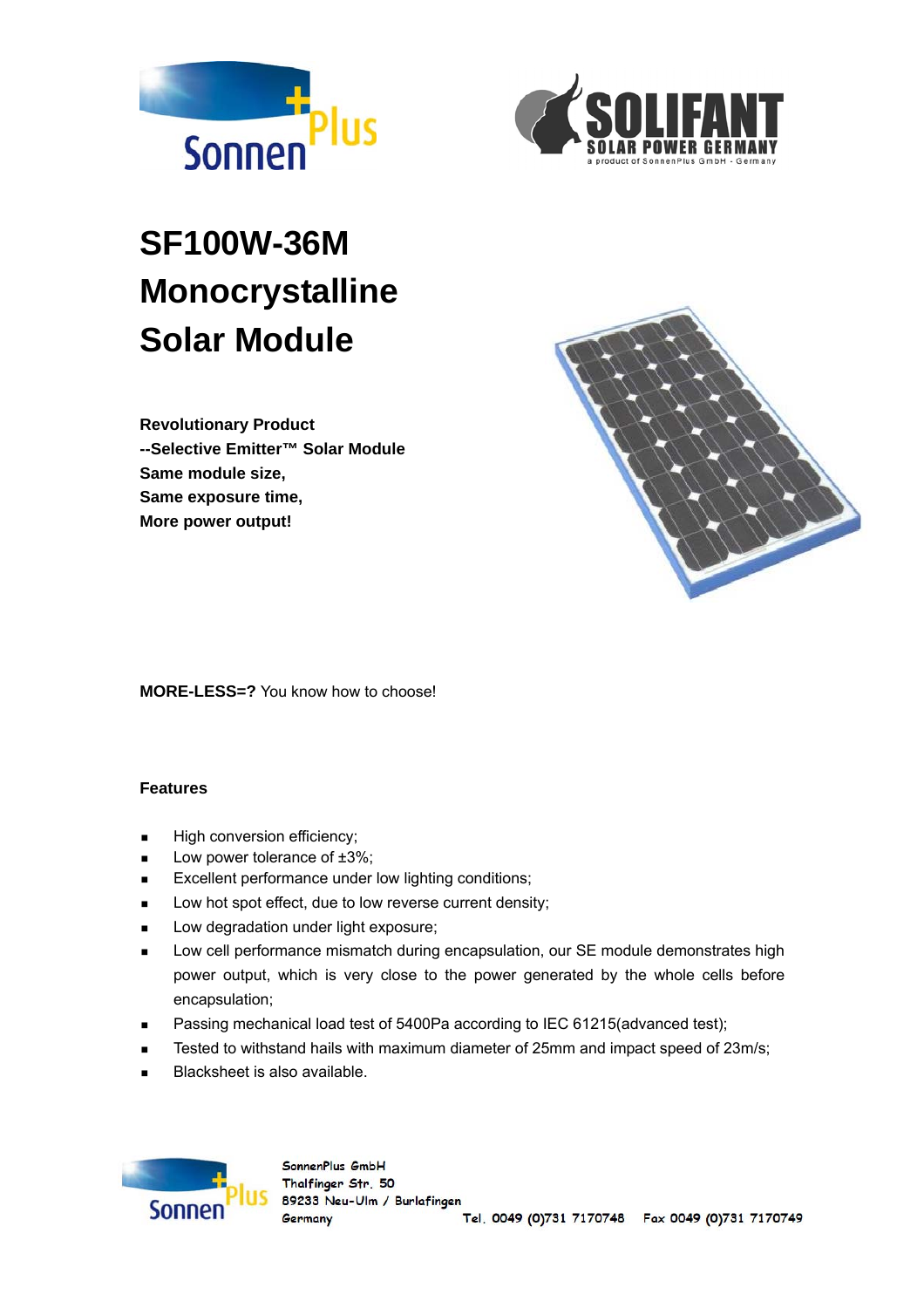



#### Selective Emitter cell



Conventional cell



### **To one solarcell, the main factors that affect conversion efficiency are as:**

- The number of minority carriers crossing the PN junction in unit time;
- The electrical resistivity of metal electrode.

**SE solar cell adopts deep and shallow junction tructures, which mainly improve conversion efficiency from some aspects such as:** 

- 1. The shallow junction with light diffusion of cell active areas make the number of minority carrier through PN junction more than common;
- 2. The voltage between the deep and shallow junctions of metal contact area increases the power of minority carriers;
- 3. The deep junction with heavy diffusion of metal electrode areas ensure the lower contact resistance between metal and semiconductor.

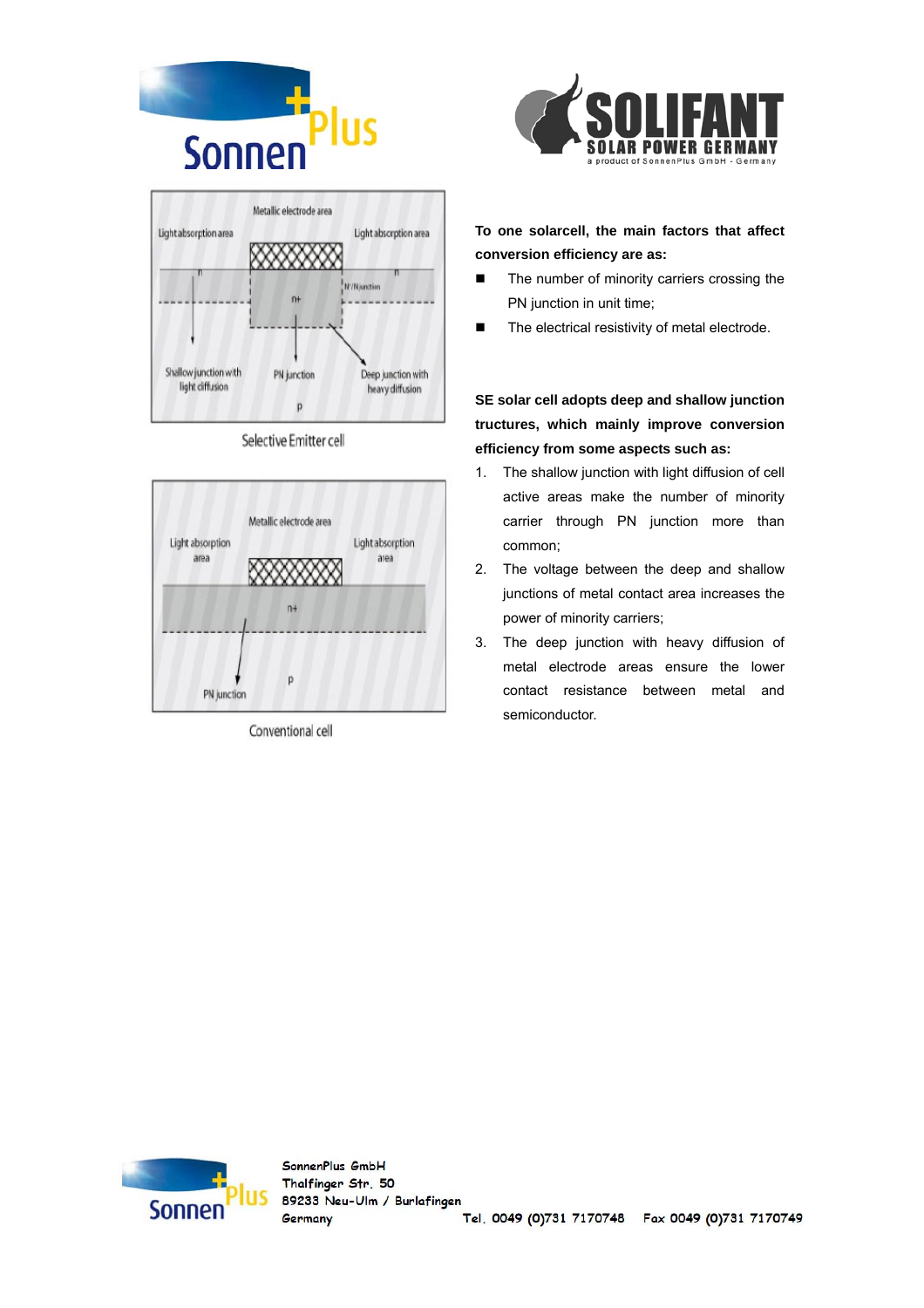



### **Technical Parameters SF100W-36M (mono)**

| Product Type                              | SF100W-36M (mono)                                           |  |
|-------------------------------------------|-------------------------------------------------------------|--|
| Parameter                                 | <b>Typical Data</b>                                         |  |
| Watts Peak (W)                            | 100                                                         |  |
| Open Circuit Voltage (V)                  | 21.9                                                        |  |
| Short Circuit Current (A)                 | 6.25                                                        |  |
| Optimum Operating Voltage (V)             | 17.6                                                        |  |
| Optimum Operating Current (A)             | 5.28                                                        |  |
| Silicon Cell Efficiency                   | 17.25%                                                      |  |
| <b>Voltage Temperature Coefficient</b>    | $-0.35\%$ /K                                                |  |
| <b>Current Temperature Coefficient</b>    | $+0.06\%$ /K                                                |  |
| <b>Power Temperature Coefficient</b>      | $-0.47\%$ /K                                                |  |
| Quantity of Cells                         | 4×9pieces                                                   |  |
|                                           | mono-crystalline silicon cell series connection             |  |
| Maximum System Voltage(V)                 | 1000 (TUV)/600(UL)                                          |  |
| Module Safe Wire Current (A)              | 10                                                          |  |
| Module Insulating Resistance( $\Omega$ )  | ≥100MΩ                                                      |  |
| Parameter Physical Size(mm <sup>3</sup> ) | 1160×670×40(L×W×H)                                          |  |
| Module Operating Temperature(°C)          | $-40$<br>to $+90$                                           |  |
| Hail                                      | maximum diameter of 25mm <sup>-1</sup> with impact speed of |  |
|                                           | $23.0m.s-1$                                                 |  |
| Maximum Surface Load Capacity             | tested up to 2,400Pa according to IEC 61215                 |  |
| Weight                                    | 10kg                                                        |  |

Notes:

- 1. Test conditions: irradiation intensity: 1000W/㎡, AM1.5; Battery temperature: 25±2℃, deviation of Wp(W)  $\pm 5\%$ , deviation of Voc(V), Isc(A), Vm(V) and Im(A)  $\pm 10\%$ .
- 2. In the column of product type, M stands for polycrystalline Frame: Aluminium Anodizes Alloy Output tolerace: +/-5%
- 3. Warranty: 2 years Modul,10 years for 90 % the power, 25 years 80% the power